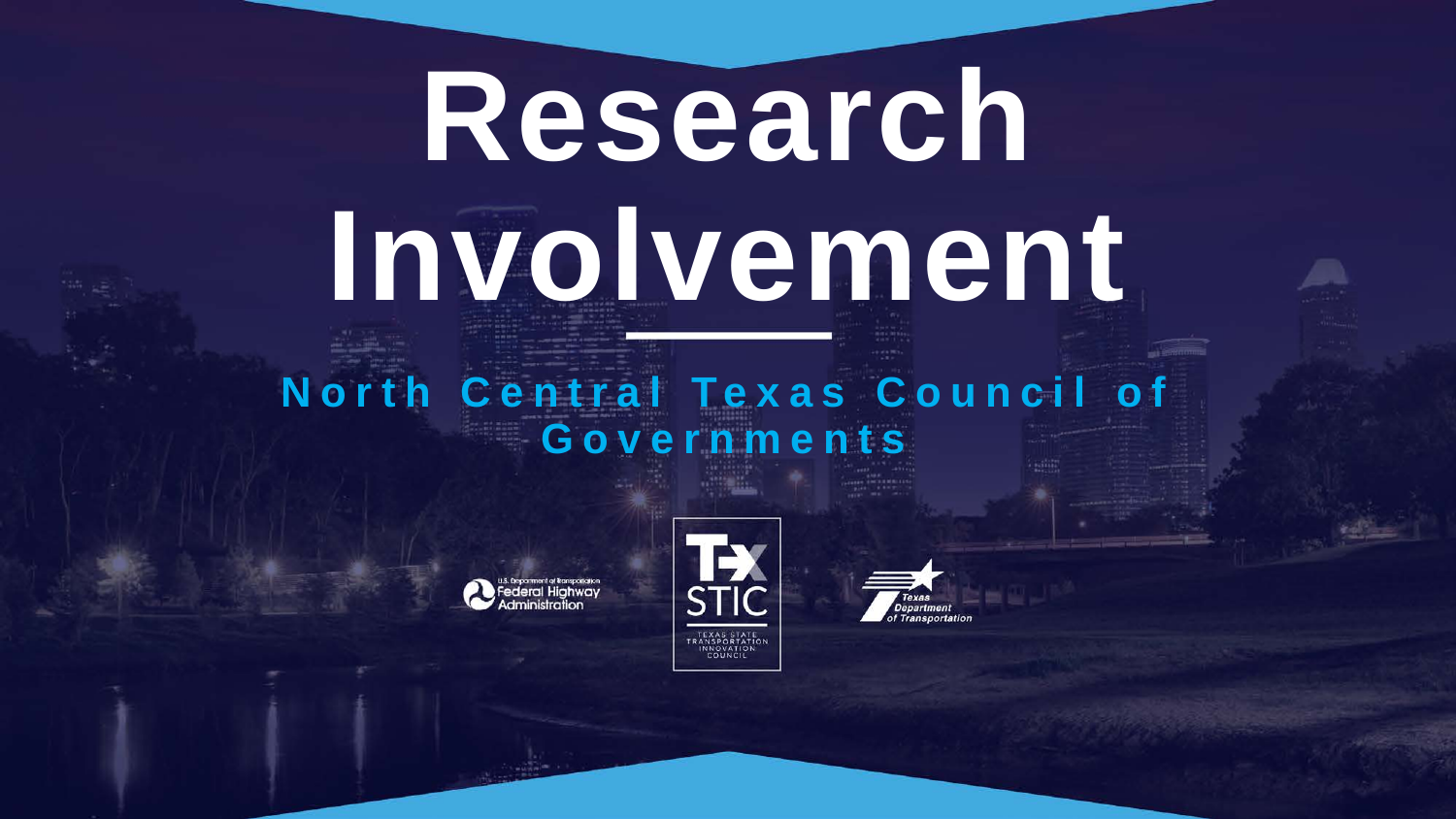# **Introduction** <sup>2</sup>

# **Why is this Important?**

**Strategic Planning Explore new Ideas Innovative Planning Different approach to solve issues Limited Resources Funding, staff, etc. Address Changing Landscape National Ambient Air Quality Standards, Safety Knowledge Based Autonomous Vehicles**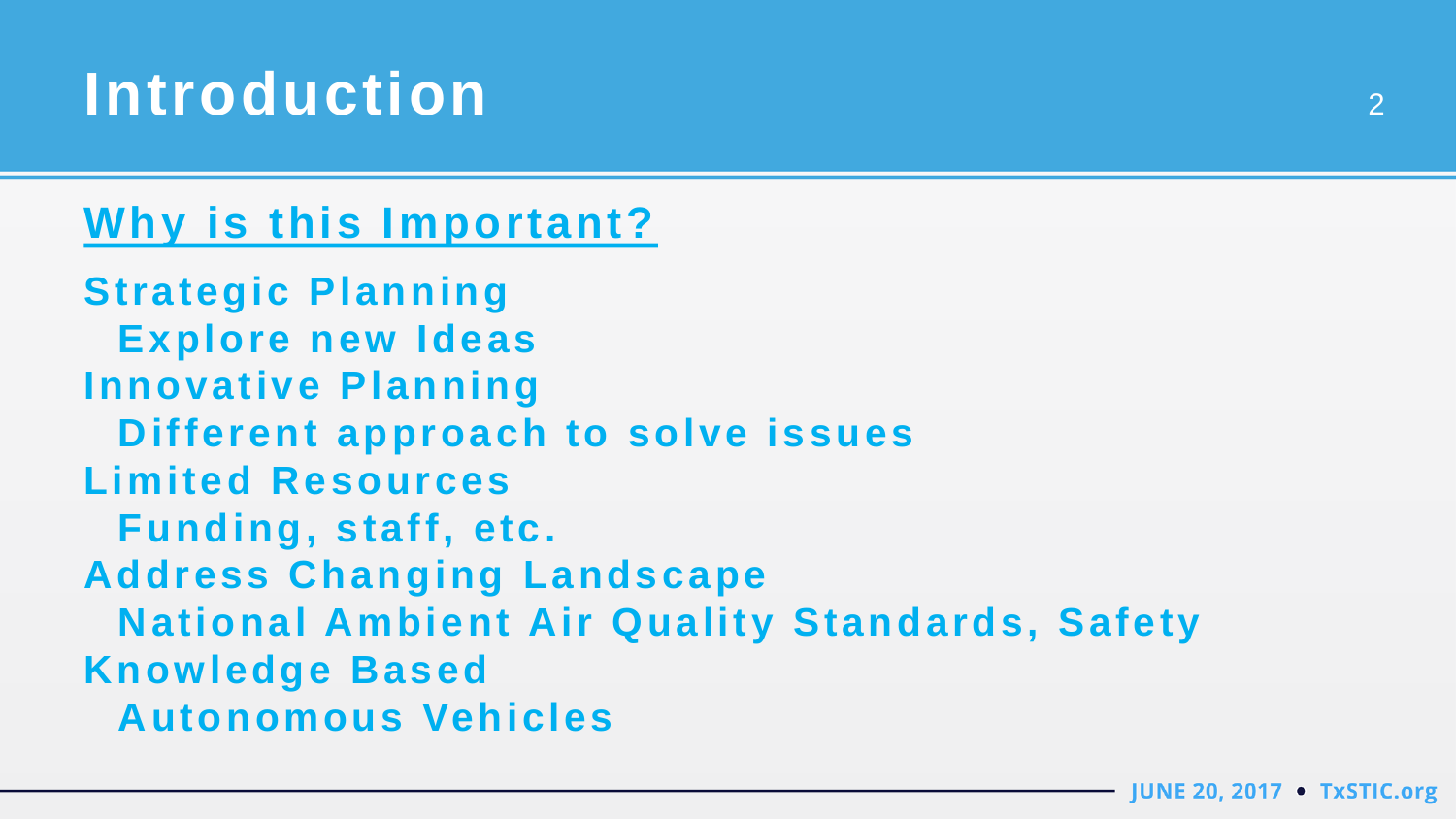# Research Involvement - National 3

#### **Transportation Research Board ( TRB )**

**Air Quality Committee – Member Analysis : Regional and Project - Level Air Quality Innovations Subcommittee – Chair Asset Management Committee – Member Plan Works – Member Roadmap for Transportation and Public Health – Member Value of Transportation Infrastructure Task Force – Member Standing Committee on Congestion Pricing – Member Standing Committee on Managed Lanes – Member Standing Committee on Military Transportation – Friend Standing Committee on Transportation Planning Applications – Friend National Cooperative Highway Research Program (NCHRP)**

**Project Panel on Case Studies for the Successful Completion of the National Environmental Policy Act (NEPA) Process for Multimodal Transportation Projects – Member**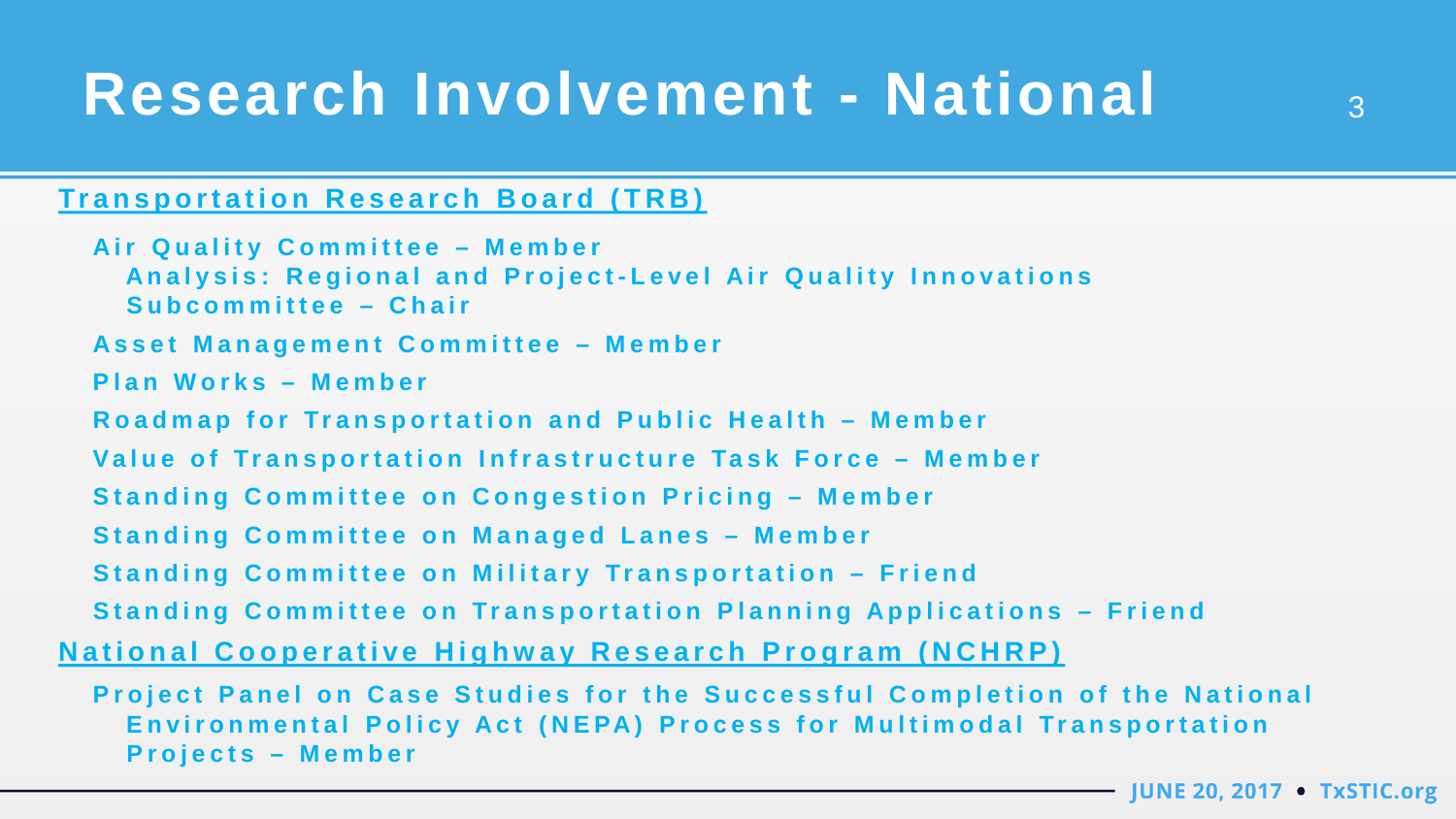**Texas Department of Transportation (TxDOT) Planning and Environmental Functional Area Committee(FAC) – Member**

**State Bicycle Advisory Committee – Member**

**Texas Air Quality Research Program (AQRP)**

**Advisory Council – Member**

**Texas State Transportation Innovation Council (STIC) – Member**

**Transportation Programming and Investment Decision-Making Committee – Communications Coordinator**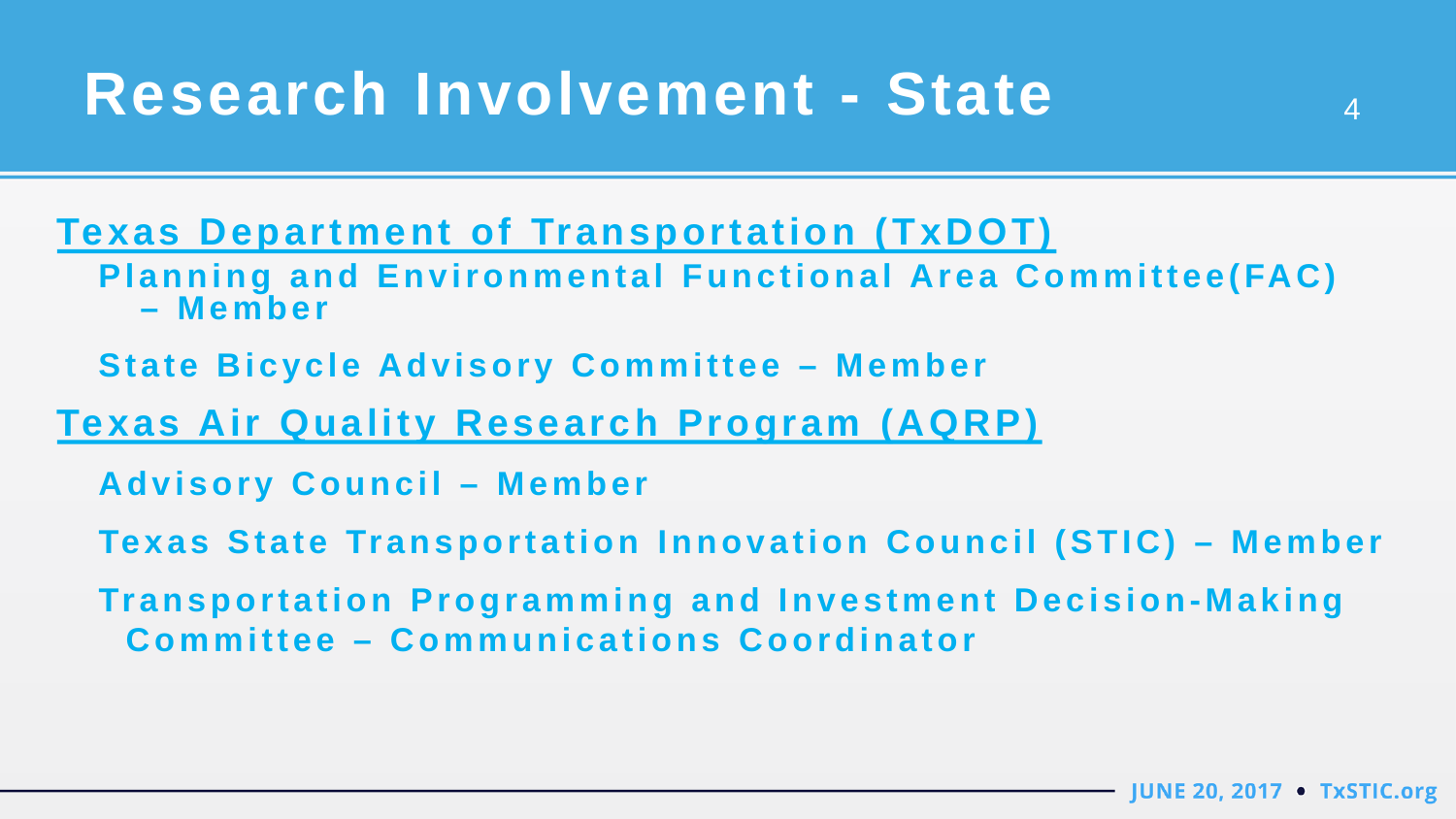# **Sample of Current Research Project**  Involvement 5

#### **TxDOT Project 0-6945**

Ramp Metering Impact Study with Potential Regional Deployment Within the Dallas-Fort Worth Ozone Nonattainment Area

## **TxDOT Project 0-6927**

Evaluation of Bicycle and Pedestrian Monitoring Equipment to Establish Collection Database and Methodologies for Estimating Non-Motorized Transportation

#### **TxDOT Project 0-6636**

Study conducted to find ability of photocatalytic  $NO<sub>x</sub>/HRVOC/O<sub>3</sub>$  removal in transportation applications by applying coatings to existing concrete highway structures. Results found cost of applying coatings in the field to reduce air pollution is too large for the insubstantial  $NO<sub>x</sub>$  reduction.

## **NCHRP Project 03-121**

Incorporating Freight, Transit and Incident Response Stakeholders into Integrated Corridor Management (ICM): Process and Strategies for Implementation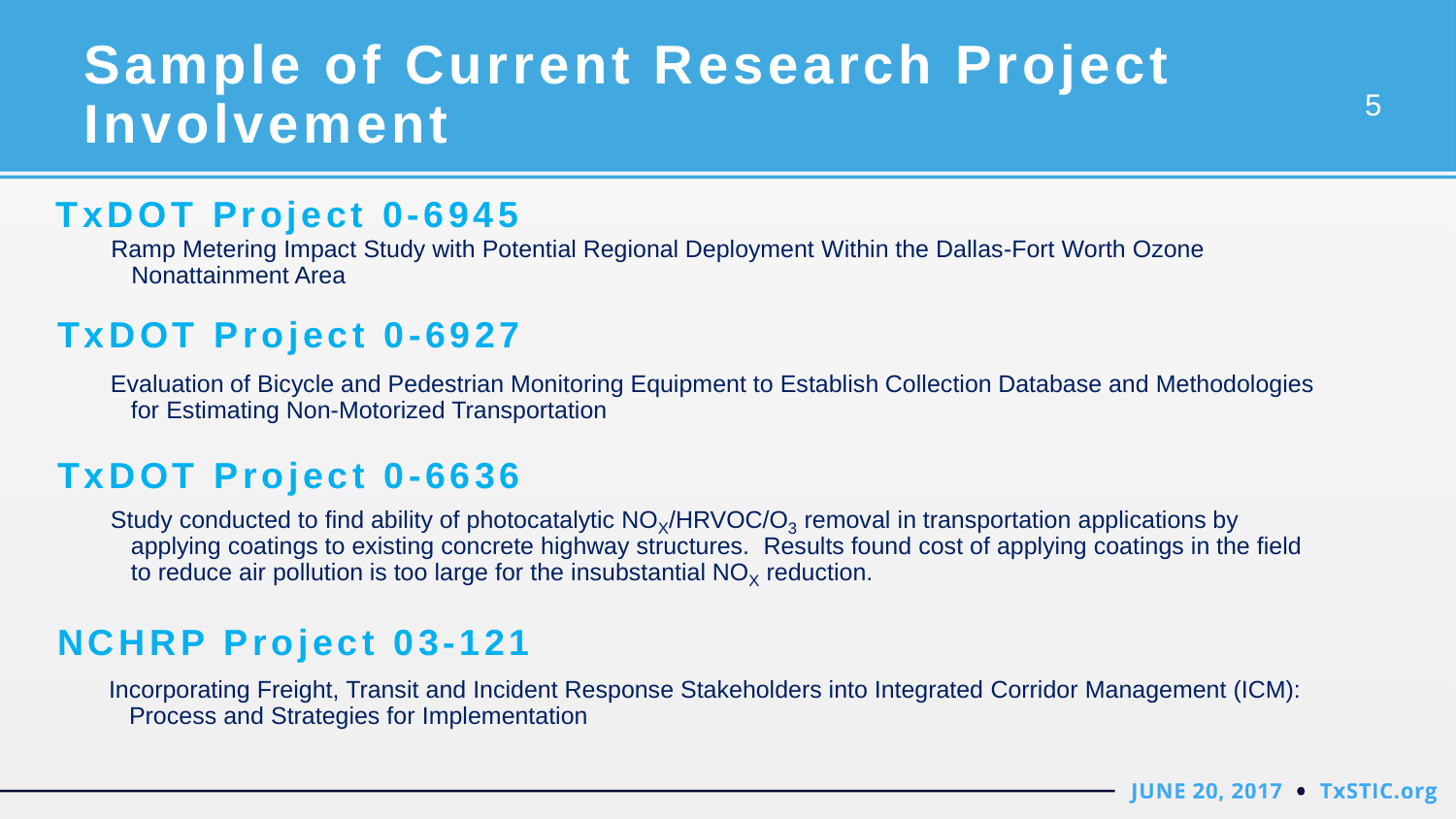# **Research Involvement - Local** <sup>6</sup>

# **University Partnership Program**

# **Purpose: Support next generation of graduates and extend staff resources**

## **University of Texas at Arlington**

Driver Sensitivity to Dynamic Pricing of Managed Lanes in the North Central Texas Region

Public Health Performance Measures and Their Role in the Regional Metropolitan Transportation Planning Process

#### **University of Texas at Austin**

Travel Modeling in an Era of Connected and Automated Transportation Systems: An Investigation in the DFW Area

Long-Range Planning Implications of Managed Lane Facilities

## **Texas Southern University**

Planning for Express Buses Operating in a Modern Network of Managed Lanes

Community Rail Viability (Social Parameters as a Component of the Transit Network Analysis)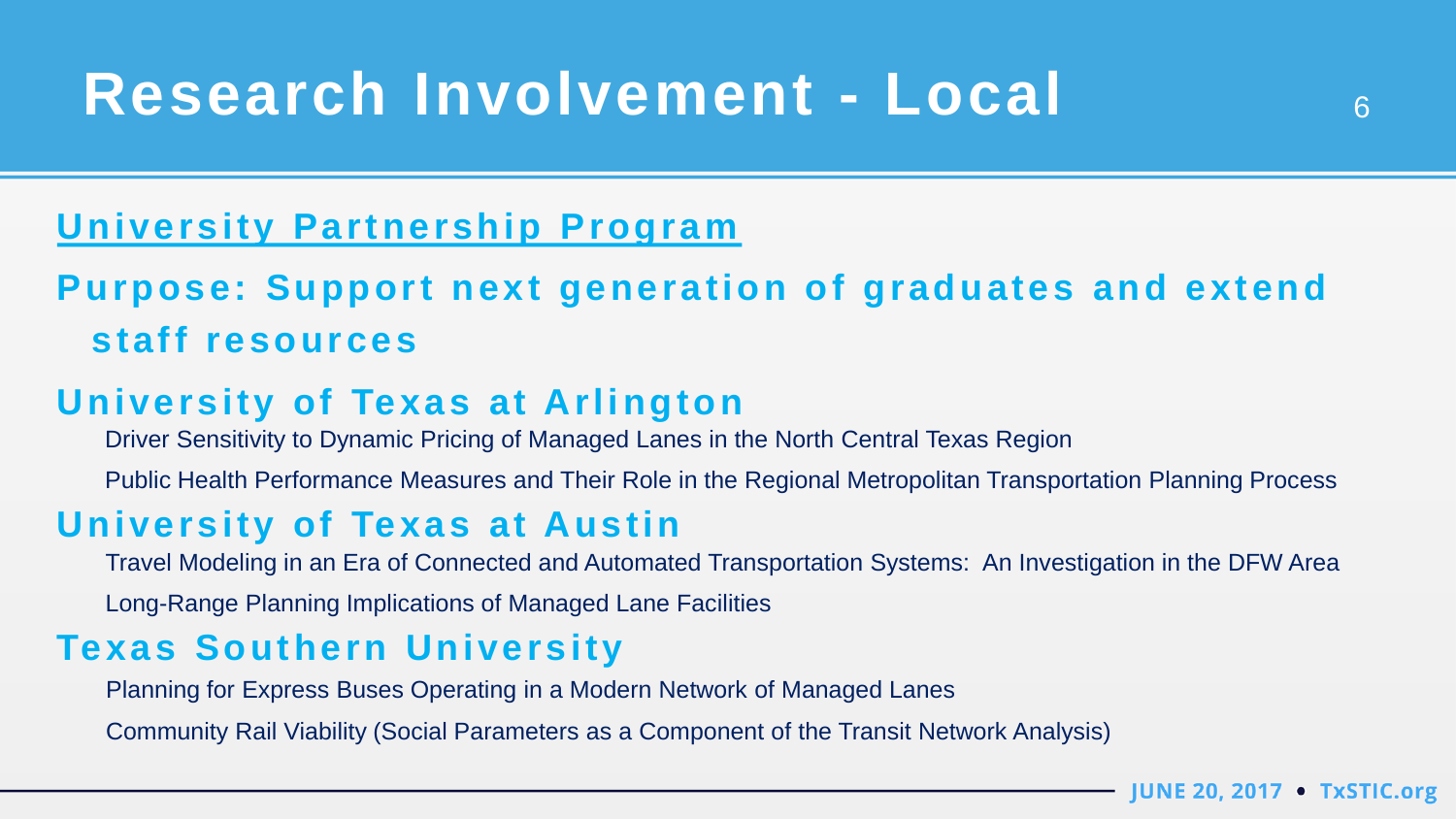# Research Interests 7

# **Travel Behavior Associated with Application of New Technology**

- Managed Lanes
- Autonomous Vehicles
- Automated Vehicles/Connected Vehicles

## **Benefits of Separating Freight Traffic**

- Separate Lanes within Existing Corridors
- Truck Lane Restrictions
- Underground/Elevated Freight Shuttles

# **University Partnership Program**

Identify mobility gaps for low-income, elderly adults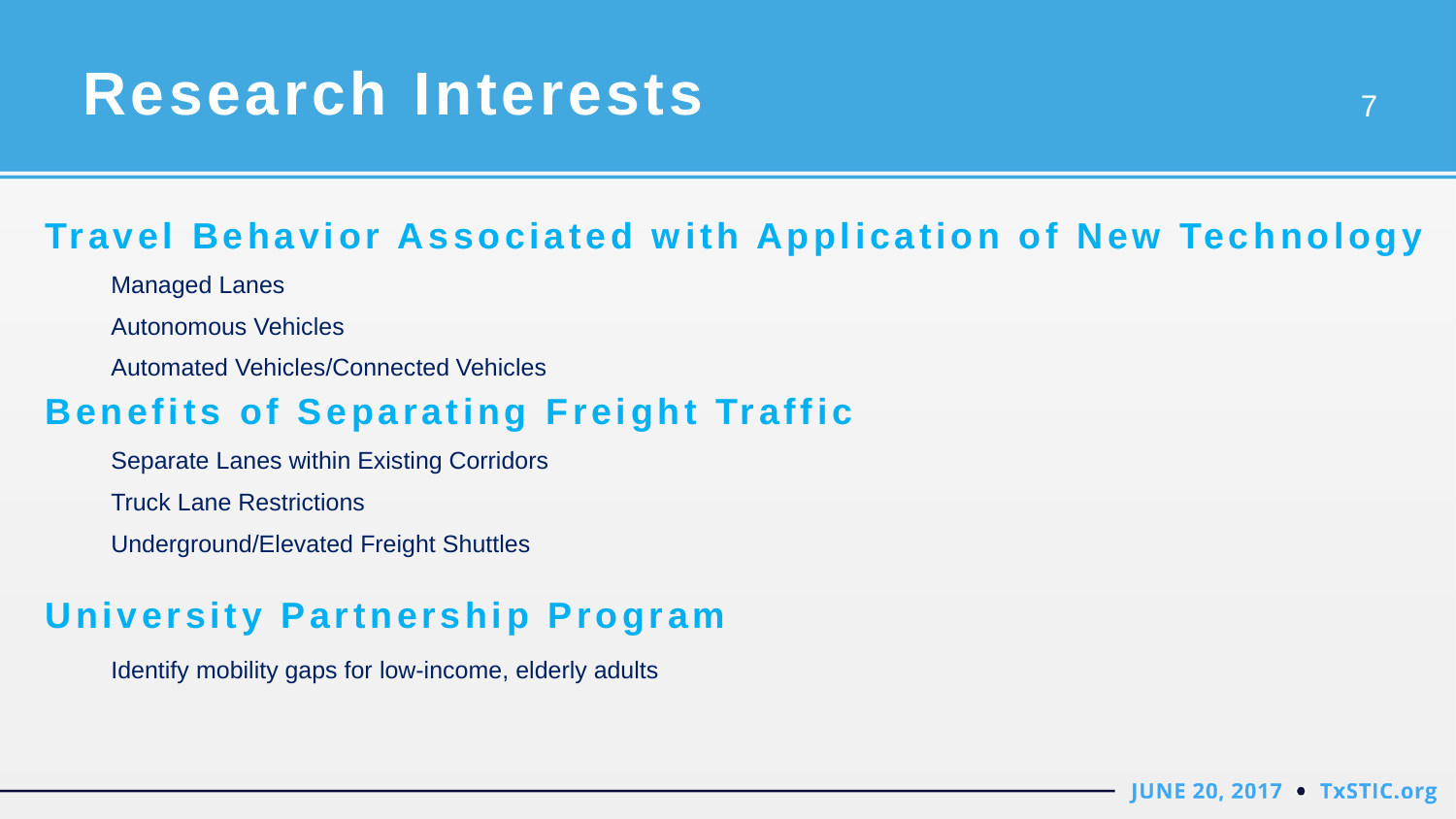# Research Interests and Bank and Bank and Bank and Bank and Bank and Bank and Bank and Bank and Bank and Bank and Bank and Bank and Bank and Bank and Bank and Bank and Bank and Bank and Bank and Bank and Bank and Bank and B

## **High-Emitting Vehicles**

Measurement of Exhaust from Vehicles Equipped with On-board Diagnostic Equipment

## **Heavy-Duty Diesel Trucks**

Inter and Intra-regional Truck Inventory Truck Idling Inventory (Non-truck Stop Locations)